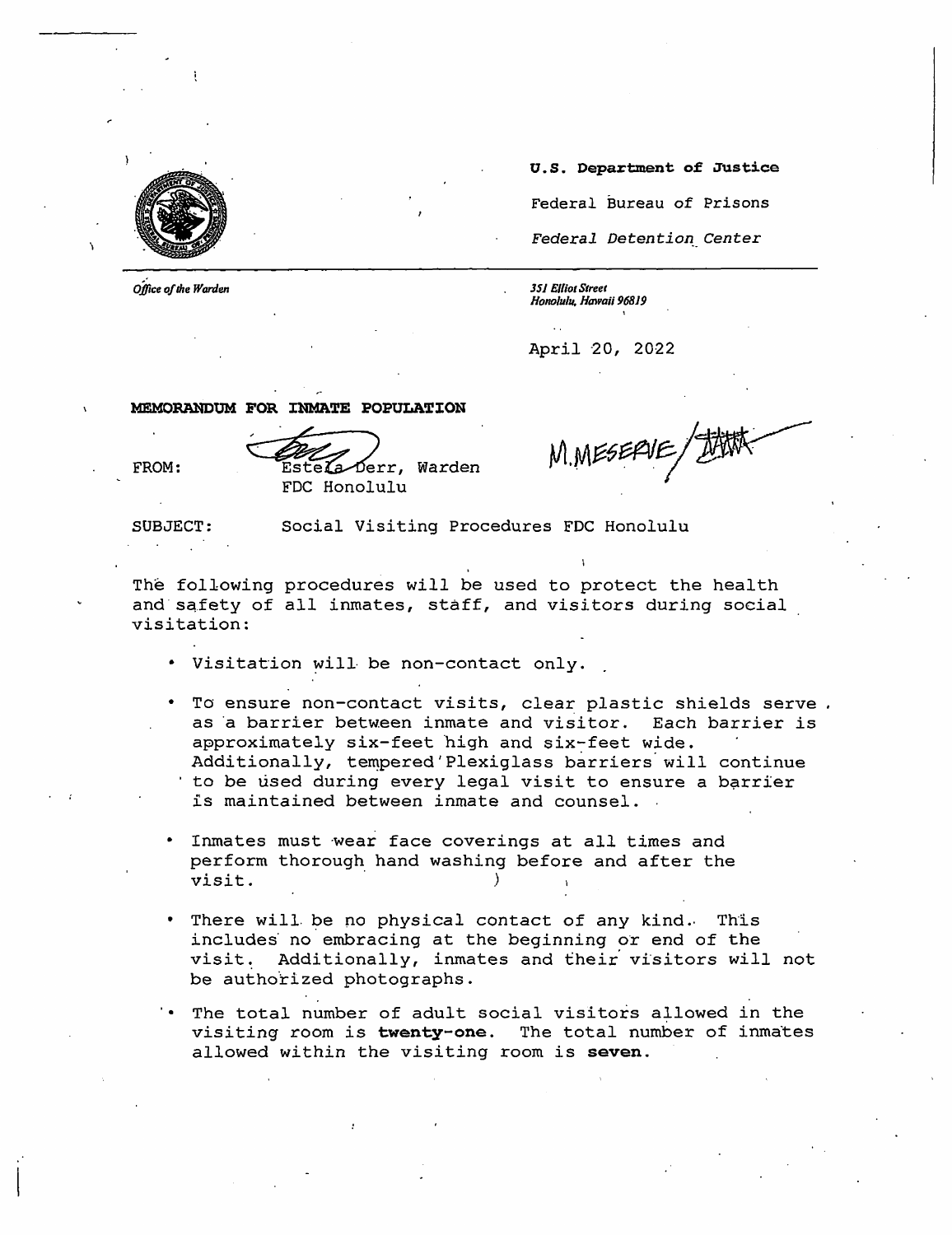- Inmates will only be authorized three visitors per visit. Visitors for Pretrial Inmates and State of Hawaii inmates<br>will be limited to immediate family members only. Each will be limited to immediate family members only. visitor must be on the approved visitation list.
- Children, regardless of age, will be counted as one person. Should the child require care, such as diaper change, feeding, etc., the visit will be terminated. There will be no in/out privileges for visitors. Children over the age of 16 are required to have a government issued identificatiop card.
- Inmates housed in the Special Housing Onit (SHU) will be allowed non-contact visits through estaplished SHU visiting procedures. Requests must be routed through the appropriate Unit Team for scheduling. The frequency of the social visit will. be dependent upon the inmate's SHU placement status.
- Inmates housed in the observation unit, or in isolation, will not participate in social visiting.
- The schedule affords each inmate an opportunity to visit at least four times a month. It also gives an opportuntty for all units to have a visit on the weekend every two months.
- •· The hours of Social Visiting are 7:00 AM 7:30 PM, Monday, Tuesday, Saturday and Sunday. Visits will be first come first serve. There will be a morning and evening block. The block hours are as follows:

<sup>'</sup>. Morning block - 7:00am to 12:00pm Evening block -  $2:30$ pm to  $7:30$ pm

If you visitor arrives anytime within the blocks, your visit will be terminated approximately 30 minutes prior to the end of the block to allow time to out process and sanitize. During times of overcrowding, all visitors who reside on the island of Oahu are considered local visitors and will be terminated in the order in which they arrived. Once the local visitor's list has been  $e$ xhausted, visitors who reside in the Hawaiian Islands will be terminated in the order they arrived. This procedure will continue until the overcrowding is managed.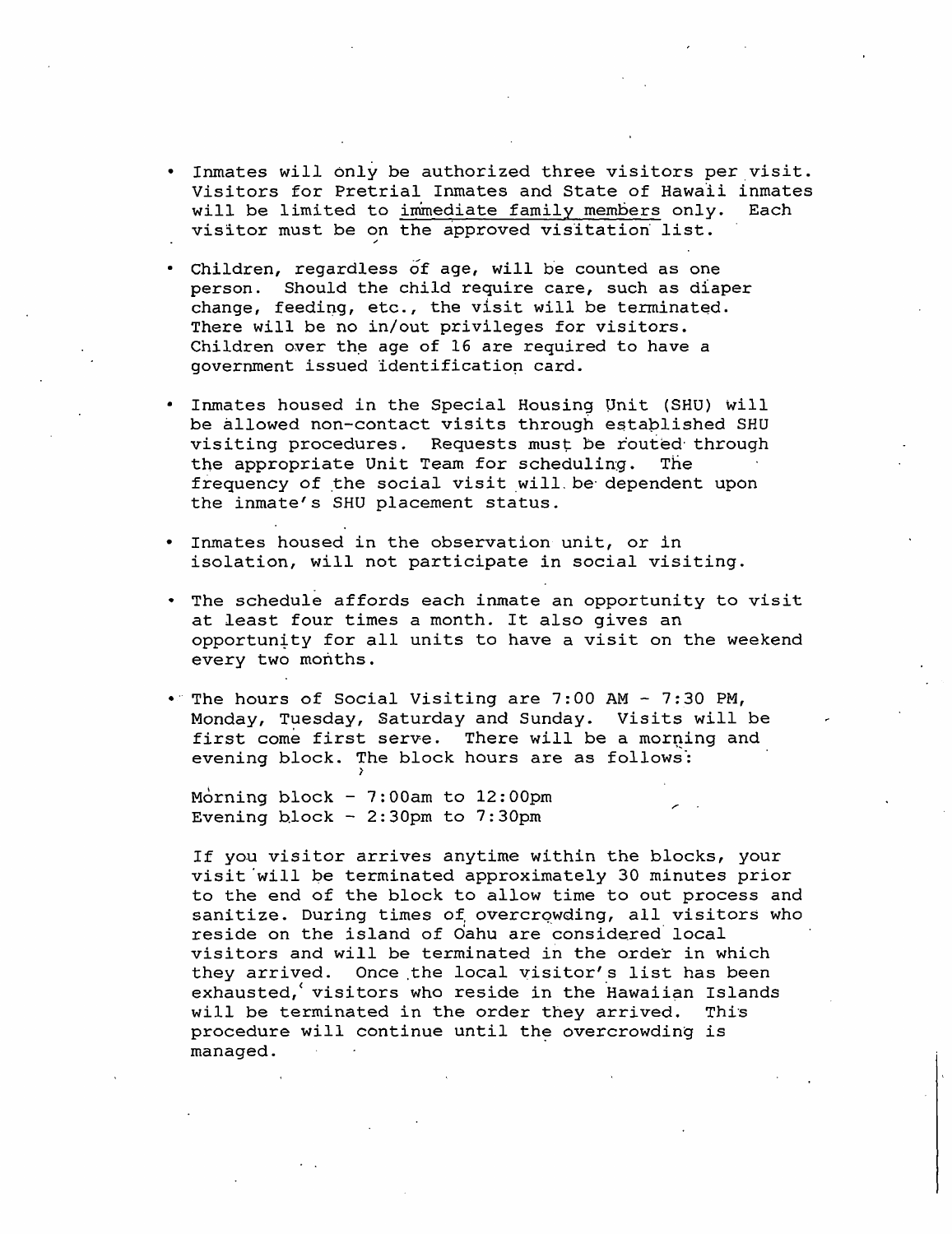- **Sanitation:** The orderlies assigned to the "CCS orderly" work detail will practice enhanced sanitation measures each eyening.
- Face coverings must be worn at all times. Neck gaiters, face masks with valves or similar openings, and bandanas are not authorized. In addition, visitors will not be In addition, visitors will not be authorized entry if they are not wearing a proper face covering. A proper face covering is defined by the Center of Disease Control and Prevention here: https://www.cdc.gov/coronavirus/2019-ncov/preventgetting-sick/about-face~-coverings. html .
- All visitors shall be symptom screened and temperature checked in the front lobby. Visitors who are sick or symptomatic will not be allowed to visit.
- Visitors will wait either outside or in the front lobby and practice social distancing.
- Due to the physical layout of the visiting room, and<br>the need to mitigate against COVID-19, neither inmate nor visitor restrooms will be available during the visit.
- . A visitor may choose to wear a clear plastic face shield, in addition to proper face covering. At no time will a face shield be permitted without a proper cloth face covering the nose and mouth.
- All visitors and staff will perform hand sanitization procedures prior to entering the visiting room. Sanitizing stations are also available in the visiting room.
- Staff must use masks and gloves to handle any visitor property, to include paperwork. Gloves should be changed frequently with proper handwashing employed. Additional PPE for staff will be maintained in the· visiting room.
- There must be a coordinated entry and exit of visitors to ensure **six feet** physical distance is maintained. Social distancing stickers have been implemented to ensure distance is maintained.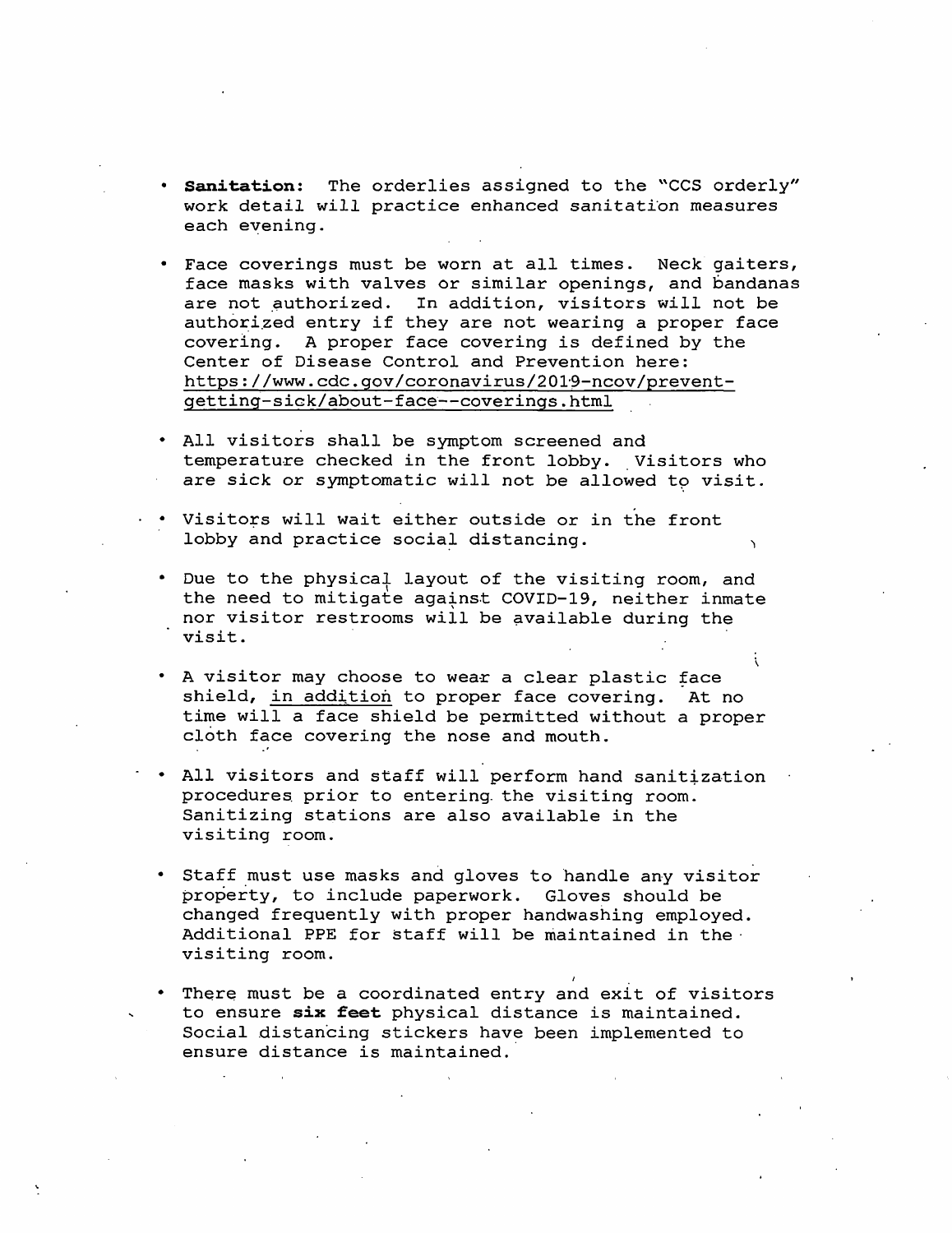- In addition, seats in the lobby will be marked "not for use" with colored tape. This will allow six feet of distancing. Only two visitors are authorized ·to sit on benches in the lobby area.
- All areas, to include high-touch zones in the lobbies and sallyports, will be sanitized following the completion of each block of visiting.
- The visiting schedules will be forwarded to both. the inmate population and Central Office for publication on the BOP's public website.
- To ensure·separation status is maintained, Unit Management will schedule all social visiting blocks and enter the social visiting as SENTRY Callouts.

## **FEDERAL DETENTION CENTER HONOLULU**

## **LEGAL/ SOCIAL VISITING PROCEDURES**

| VISITING DAY  | UNIT         | SOCIAL VISITS                    | LEGAL VISITS                     |
|---------------|--------------|----------------------------------|----------------------------------|
| MONDAY        | 4A/5A        | $7:00$ AM $-7:30$<br><b>PM</b>   | $8:00$ AM - 2:00<br>PM           |
| TUESDAY       | 4B/6B        | $AM - 7:30$<br>7:00<br><b>PM</b> | $8:00$ AM - 2:00<br>PM           |
| WEDNESDAY     | $***$        | <b>NONE</b>                      | $8:00$ AM - 2:00<br>PM           |
| THURSDAY      | $\star\star$ | <b>NONE</b>                      | $AM - 2:00$<br>8:00<br><b>PM</b> |
| FRIDAY        | $**$         | <b>NONE</b>                      | $8:00$ AM - 2:00<br>PM           |
| SATURDAY      | 4B/6B        | $-7:30$<br>AM<br>PM<br>7:00      | <b>NONE</b>                      |
| <b>SUNDAY</b> | 4A/5A        | $AM - 7:30$<br>7:00<br>PМ        | <b>NONE</b>                      |